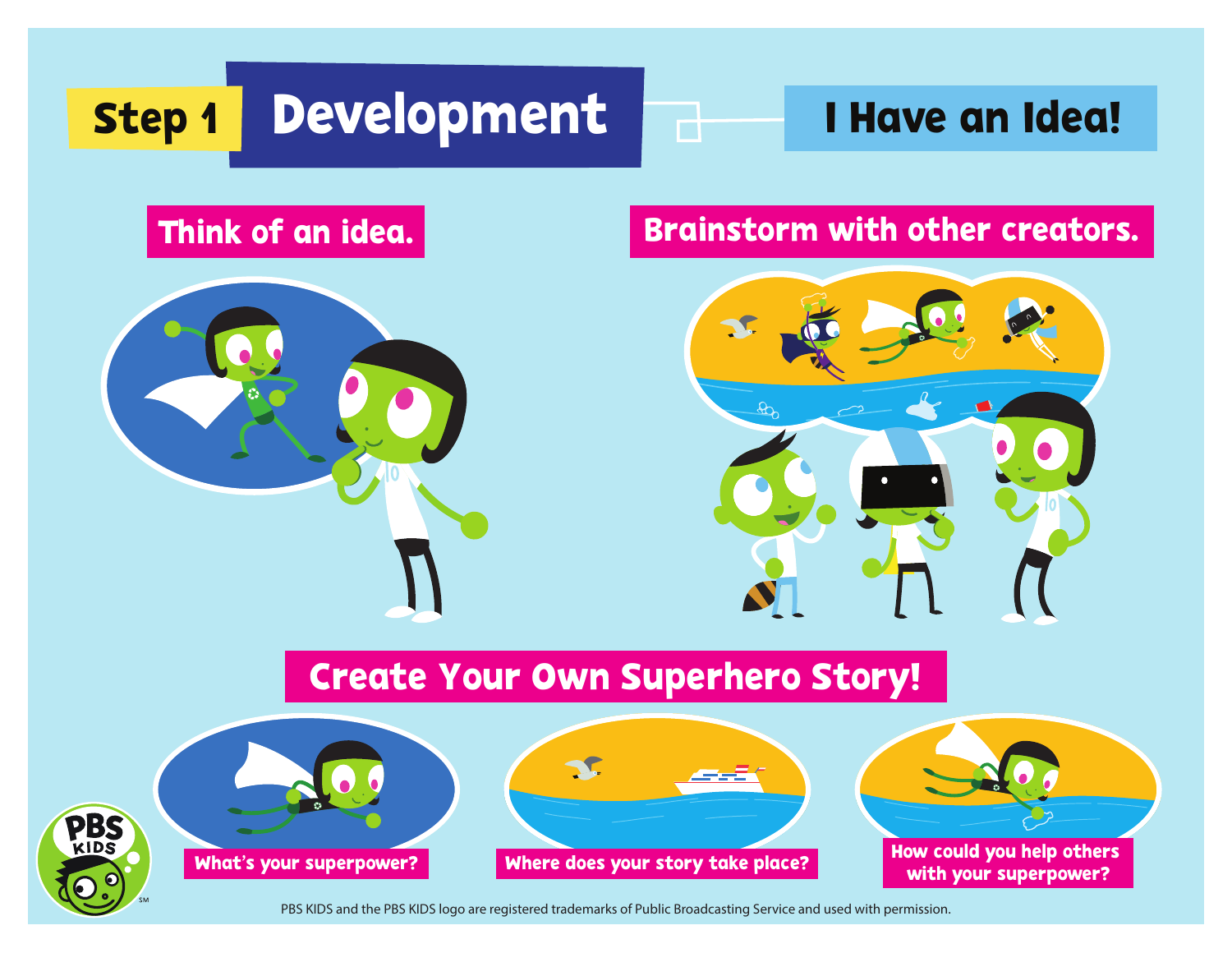## Step 2 Pre-Production **Plan Your Story!**



"Oh no! There is garbage in the ocean!"



2. "We have to help!"



together to clean it up!" 3. "Let's work





### **Plan out your story with a Storyboard!**

Explore templates and videos on how to create your own Storyboard.

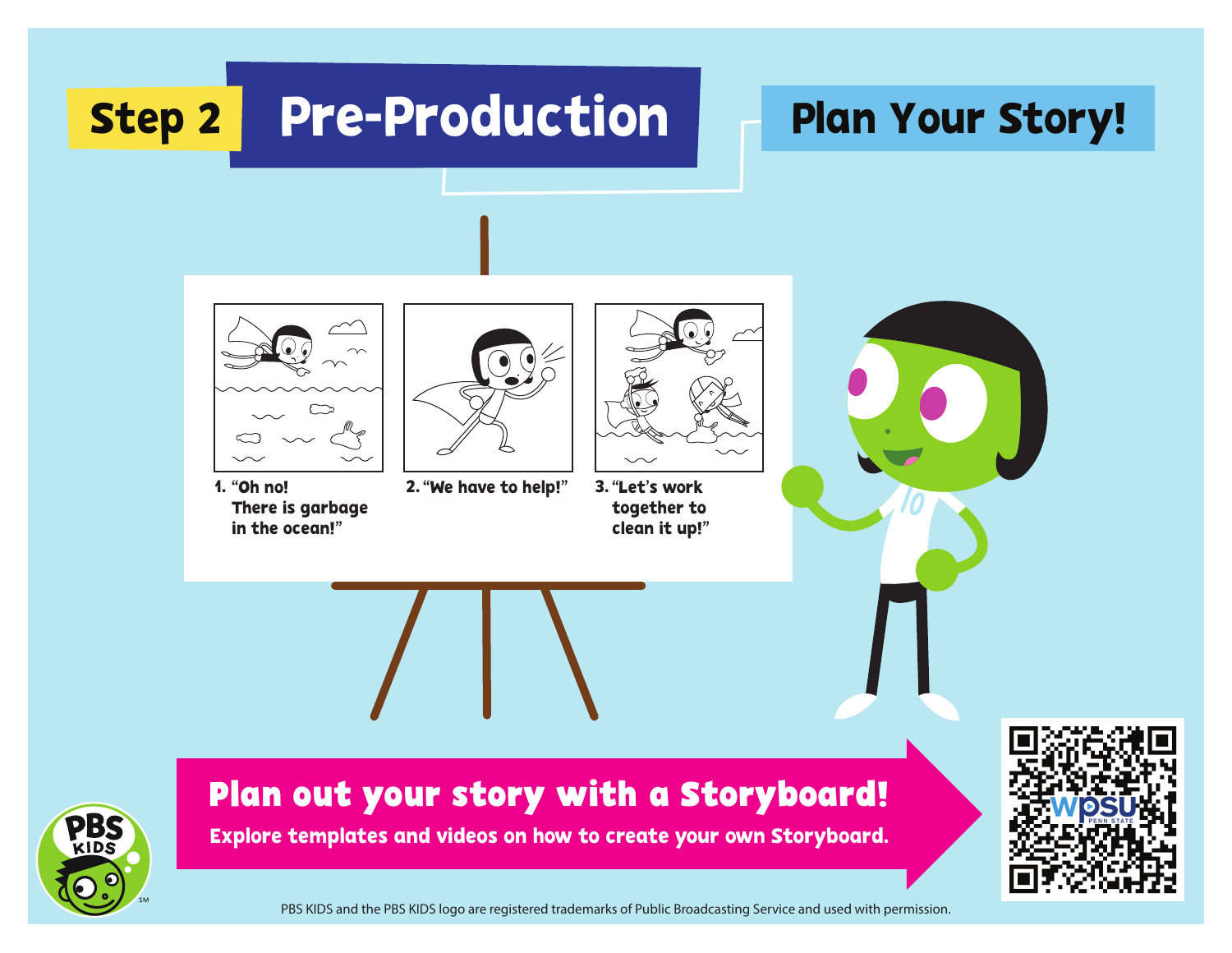# Step 3 Production | 4 The Shows How To

# Production | 4 Choose How to







Create an animated story. Try stop-motion animation.



Record your voice as you read your story.

**PBS** 





for others to read.